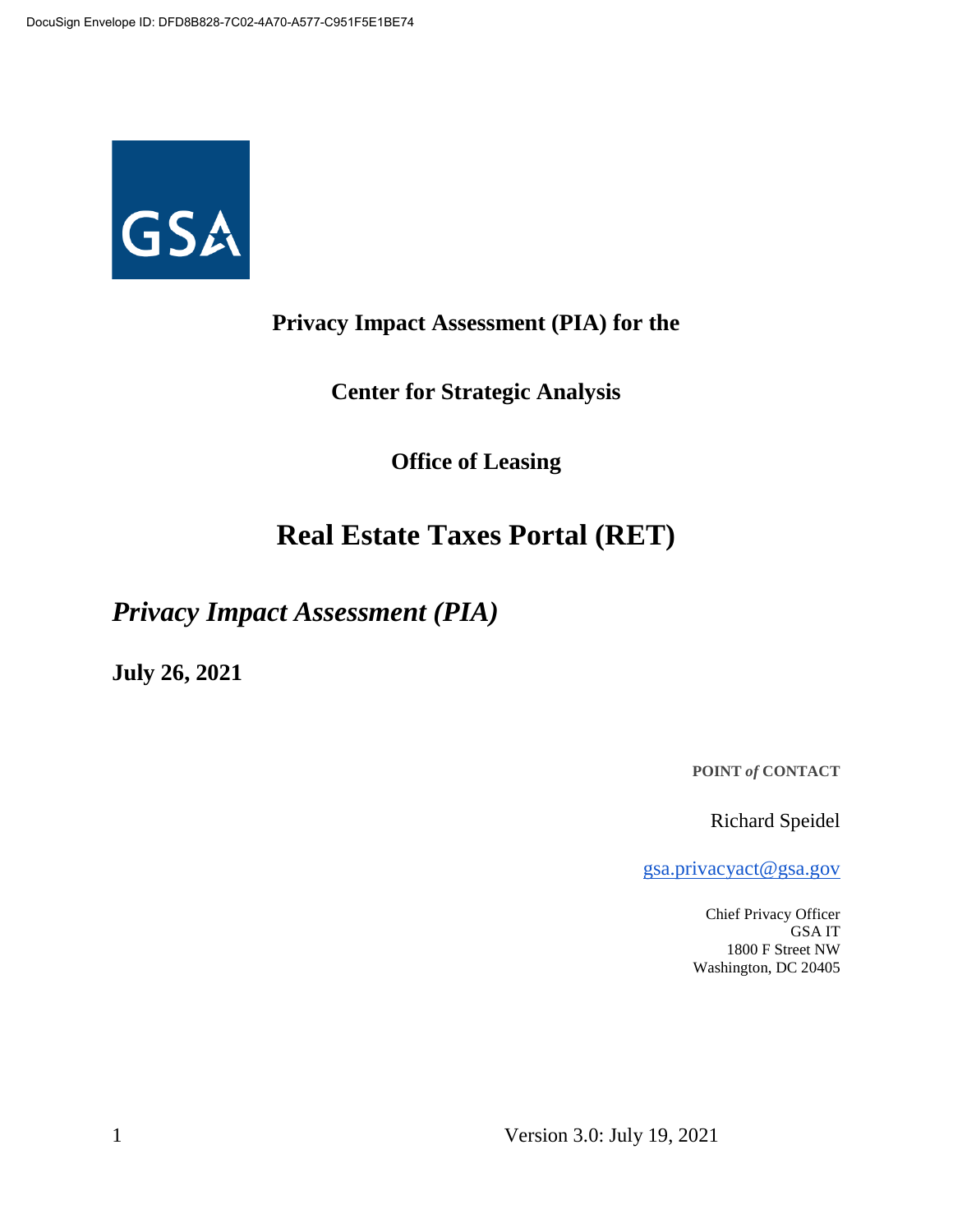# **Instructions for GSA employees and contractors:**

This template is designed to help GSA employees and contractors comply with the  $E$ -Government Act of 2002, Section 208. GSA conducts privacy impact assessments (PIAs) for electronic information systems and collections in accordance with CIO 1878.3 Developing and Maintaining Privacy Threshold Assessments, Privacy Impact Assessments, Privacy Act Notices, and System of Records Notices. The template is designed to align with GSA business processes and can cover all of the systems, applications, or projects logically necessary to conduct that business.

The document is designed to guide GSA Program Managers, System Owners, System Managers, and Developers as they assess potential privacy risks during the early stages of development and throughout the system, application, or project's life cycle.

The completed PIA shows how GSA builds privacy protections into technology from the start. Completed PIAs are available to the public at gsa.gov/pia.

Each section of the template begins with a statement of GSA's commitment to the Fair Information Practice Principles (FIPPs), a set of eight precepts that are codified in the Privacy Act of 1974.

**Please complete all sections in italicized brackets and then delete the bracketed guidance, leaving only your response.** Please note the instructions, signatory page, and document revision history table will be removed prior to posting the final PIA to GSA's website. **Please send any completed PIAs or questions to gsa.privacyact@gsa.gov.**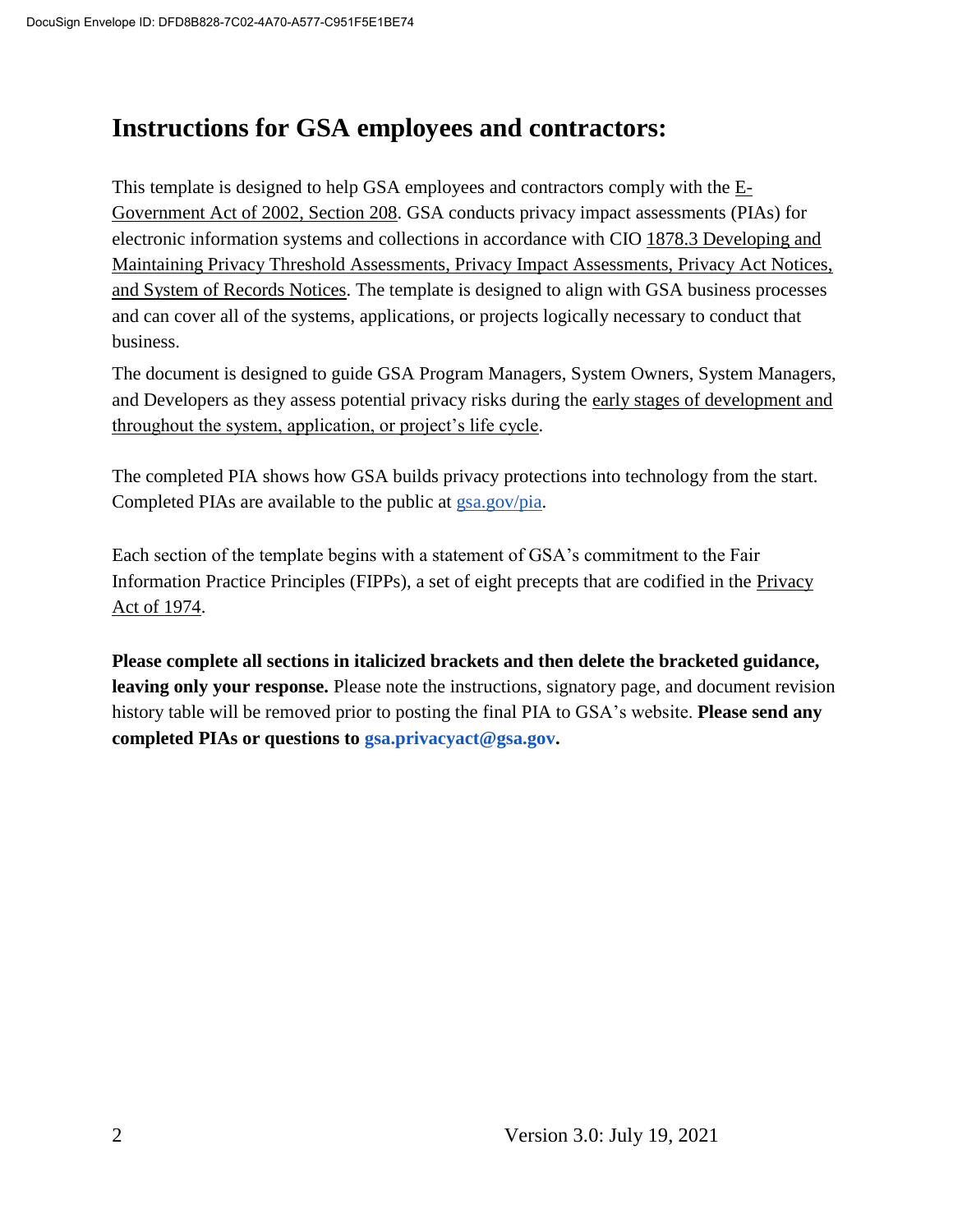# **Stakeholders**

Name & Email of Information System Security Manager (ISSM):

- Nate Ciano
- Nathaniel.Ciano@gsa.gov

Name & Email of Information System Security Officer (ISSO):

- Donald Gehl
- Donald.Gehl@gsa.gov

Name & Email of Program Manager/System Owner:

- Colleen McGann
- Colleen.McGann@gsa.gov

# **Signature Page**

Signed:

DocuSianed by:

Nathaniel Ciano<br>————————————————————

Information System Security Manager (ISSM)

DocuSigned by: **\_\_\_\_\_\_\_\_\_\_\_\_\_\_\_\_\_\_\_\_\_\_\_\_\_\_\_\_\_\_\_\_\_\_\_\_\_\_**

Program Manager/System Owner

DocuSigned by: **\_\_\_\_\_\_\_\_\_\_\_\_\_\_\_\_\_\_\_\_\_\_\_\_\_\_\_\_\_\_\_\_\_\_\_\_\_\_**

Chief Privacy Officer (CPO) - Under the direction of the Senior Agency Official for Privacy (SAOP), the CPO is responsible for evaluating the PIA and ensuring the program manager/system owner has provided complete privacy-related information.

# **Table of contents**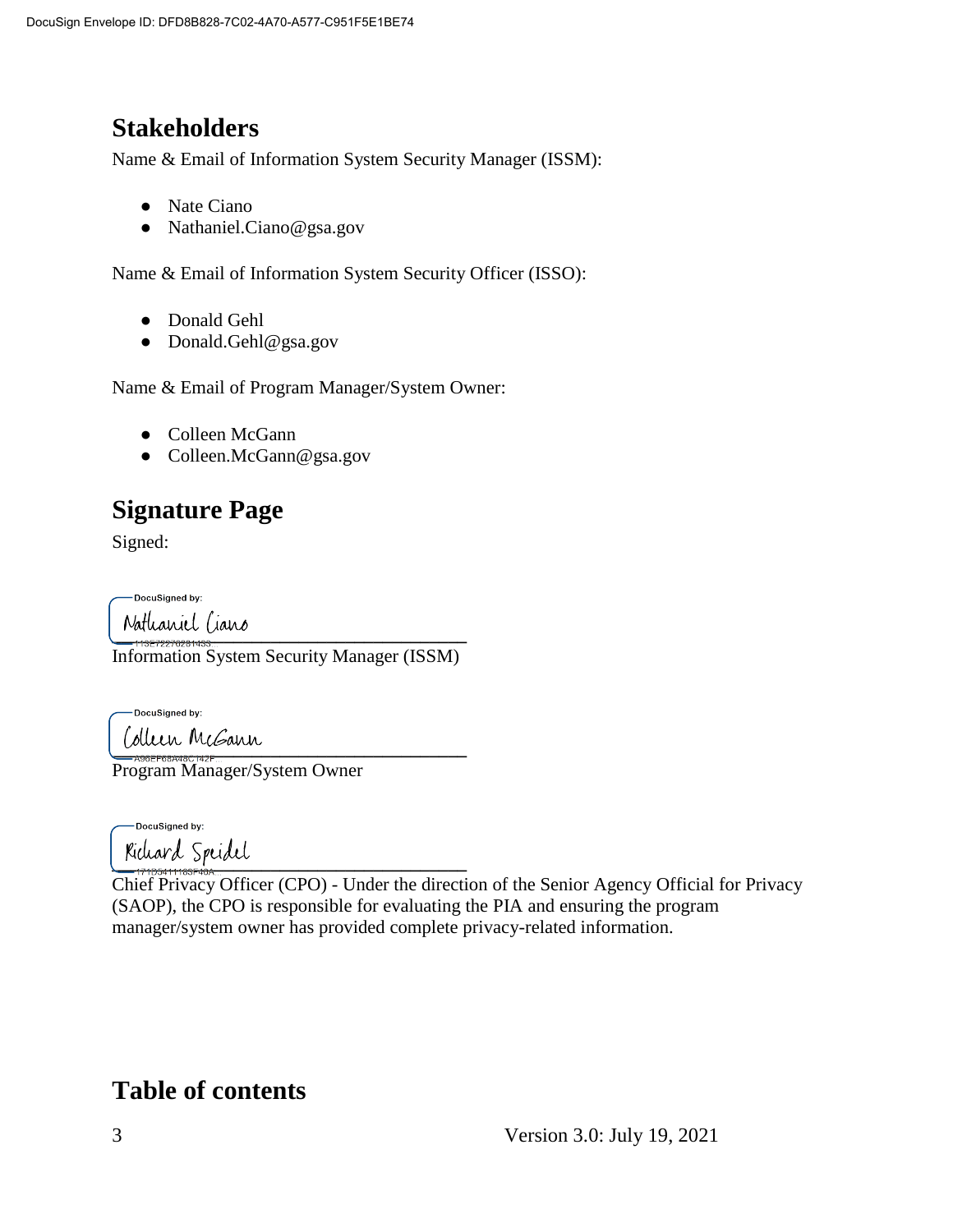#### **SECTION 1.0 PURPOSE OF COLLECTION**

1.1 What legal authority and/or agreements allow GSA to collect, maintain, use, or disseminate the information?

1.2 Is the information searchable by a personal identifier, for example a name or Social Security number? If so, what Privacy Act System of Records Notice(s) applies to the information being collected?

1.3 Has an information collection request (ICR) been submitted to or approved by the Office of Management and Budget (OMB)? If yes, provide the relevant names, OMB control numbers and expiration dates.

1.4 What is the records retention schedule for the information system(s)? Explain how long and for what reason the information is kept.

#### **SECTION 2.0 OPENNESS AND TRANSPARENCY**

2.1 Will individuals be given notice before the collection, maintenance, use or dissemination and/or sharing of personal information about them? If not, please explain.

#### **SECTION 3.0 DATA MINIMIZATION**

3.1 Why is the collection and use of the PII necessary to the project or system?

3.2 Will the system create or aggregate new data about the individual? If so, how will this data be maintained and used?

3.3 What controls exist to protect the consolidated data and prevent unauthorized access?

3.4 Will the system monitor members of the public, GSA employees, or contractors?

3.5 What kinds of report(s) can be produced on individuals?

3.6 Will the data included in any report(s) be de-identified? If so, how will GSA aggregate or de-identify the data?

#### **SECTION 4.0 LIMITS ON USES AND SHARING OF INFORMATION**

4.1 Is the information in the system, application, or project limited to only the information that is needed to carry out the purpose of the collection, maintenance, use, or dissemination?

4.2 Will GSA share any of the information with other individuals, Federal and/or state agencies, or private sector organizations? If so, how will GSA share the information?

4.3 Is the information collected directly from the individual or is it taken from another source? If so, what is the other source(s)?

4.4 Will the system, application, or project interact with other systems, either within GSA or outside of GSA? If so, what other system(s), application(s) or project(s)? If so, how? If so, is a formal agreement(s) in place?

#### **SECTION 5.0 DATA QUALITY AND INTEGRITY**

5.1 How will GSA verify the information collection, maintenance, use, or dissemination for accuracy and completeness?

#### **SECTION 6.0 SECURITY**

6.1 Who or what will have access to the data in the project? What is the authorization process for access to the project?

6.2 Has GSA completed a system security plan (SSP) for the information system(s) supporting the project?

6.3 How will the system be secured from a physical, technical, and managerial perspective?

6.4 Are there mechanisms in place to identify and respond to suspected or confirmed security incidents and breaches of PII? If so, what are they?

#### **SECTION 7.0 INDIVIDUAL PARTICIPATION**

4 Version 3.0: July 19, 2021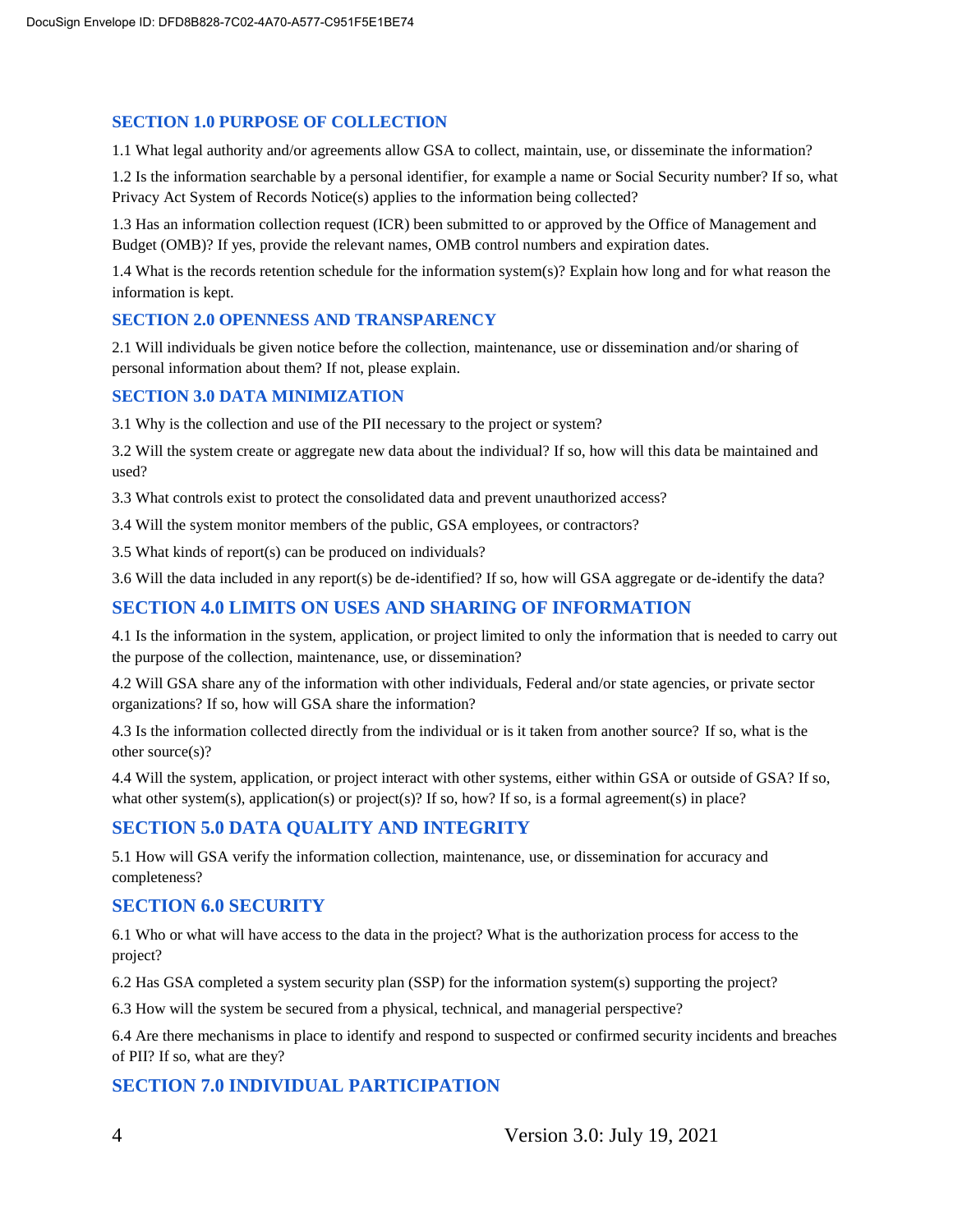7.1 What opportunities do individuals have to consent or decline to provide information? Can they opt-in or opt-out? If there are no opportunities to consent, decline, opt in, or opt out, please explain.

7.2 What procedures allow individuals to access their information?

7.3 Can individuals amend information about themselves in the system? If so, how?

#### **SECTION 8.0 AWARENESS AND TRAINING**

8.1 Describe what privacy training is provided to users, either generally or specifically relevant to the project.

#### **SECTION 9.0 ACCOUNTABILITY AND AUDITING**

9.1 How does the system owner ensure that the information is being used only according to the stated practices in this PIA?

#### **Document purpose**

This document contains important details about *[system, application, or project].* To accomplish its mission *[GSA office]* must, in the course of *[program name]*, collect personally identifiable information (PII) about the people who use such products and services. PII is any information<sup>[1]</sup> that can be used to distinguish or trace an individual's identity like a name, address, or place and date of birth.

GSA uses Privacy Impact Assessments (PIAs) to explain how it collects, maintains, disseminates, uses, secures, and destroys information in ways that protect privacy. This PIA comprises sections that reflect GSA's privacy policy and program goals. The sections also align

5 Version 3.0: July 19, 2021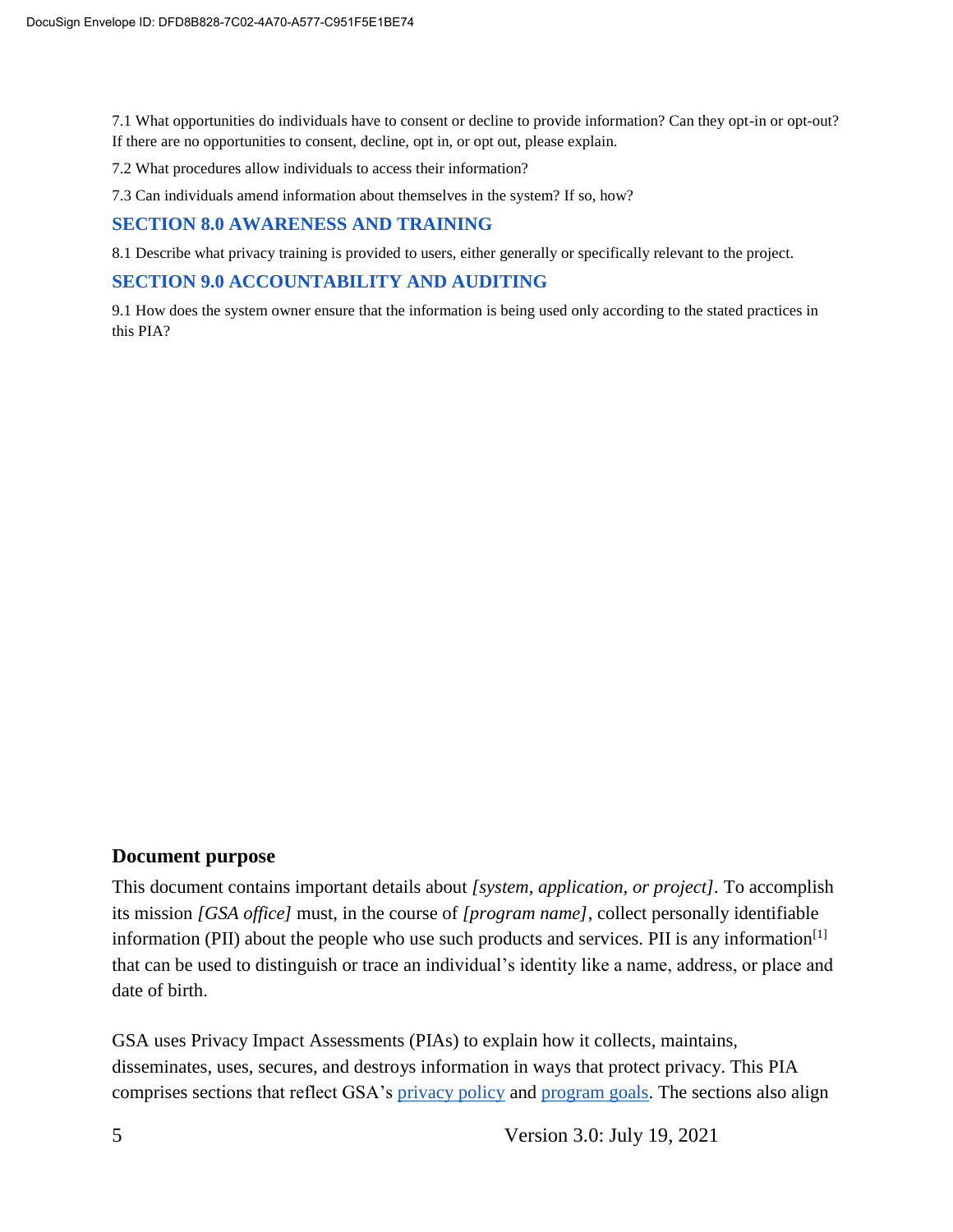to the Fair Information Practice Principles (FIPPs), a set of eight precepts codified in the Privacy Act of 1974.[2]

### **A. System, Application, or Project Name:**

Real Estate Taxes (RET). IC-EAS-Salesforce-Workspaces ORG

**B.** System, application, or project includes information about:

The application collects tax documentation and data from External GSA Lessors who hold a GSA lease where the agreement allows for Real Estate Tax Adjustments. These adjustments require submission of property tax bills and proof of payment of property taxes for processing. This tax documentation is created by the associated taxing authority which sends it to the Lessor, who, as a registered RET Portal user, can search for their leases and upload the associated tax documentation

### **C. For the categories listed above, how many records are there for each?**

Information is captured for leases as required per the terms of the lease. Annual reporting requirement for those leases is currently less than 500 leases. The system has the ability to handle all government leases should the requirement be extended to additional leases, which could be up to  $+/- 8000$  leases.

D. System, application, or project includes these data elements:

**Privacy Risk:** Information contained in submitted tax documents varies by municipality and by ownership entity**;** documents could contain Names, Addresses, Tax ID Numbers (which may be SSN for small business owners), Business or Home Addresses of Property Owners, Phone Numbers and other personally identifiable information.

**Mitigation:** Document submissions to RET Portal are only visible and accessible by the individual who has made the submission. No external entities are able to access information submitted by others. Documents are transmitted to G-REX via integration with Salesforce. GSA employees will access the documents through the electronic lease file in G-REX and process the escalation. Only GSA employees with the appropriate level of access to G-REX are able to view the submissions to the application.

### **Overview**

**Abstract**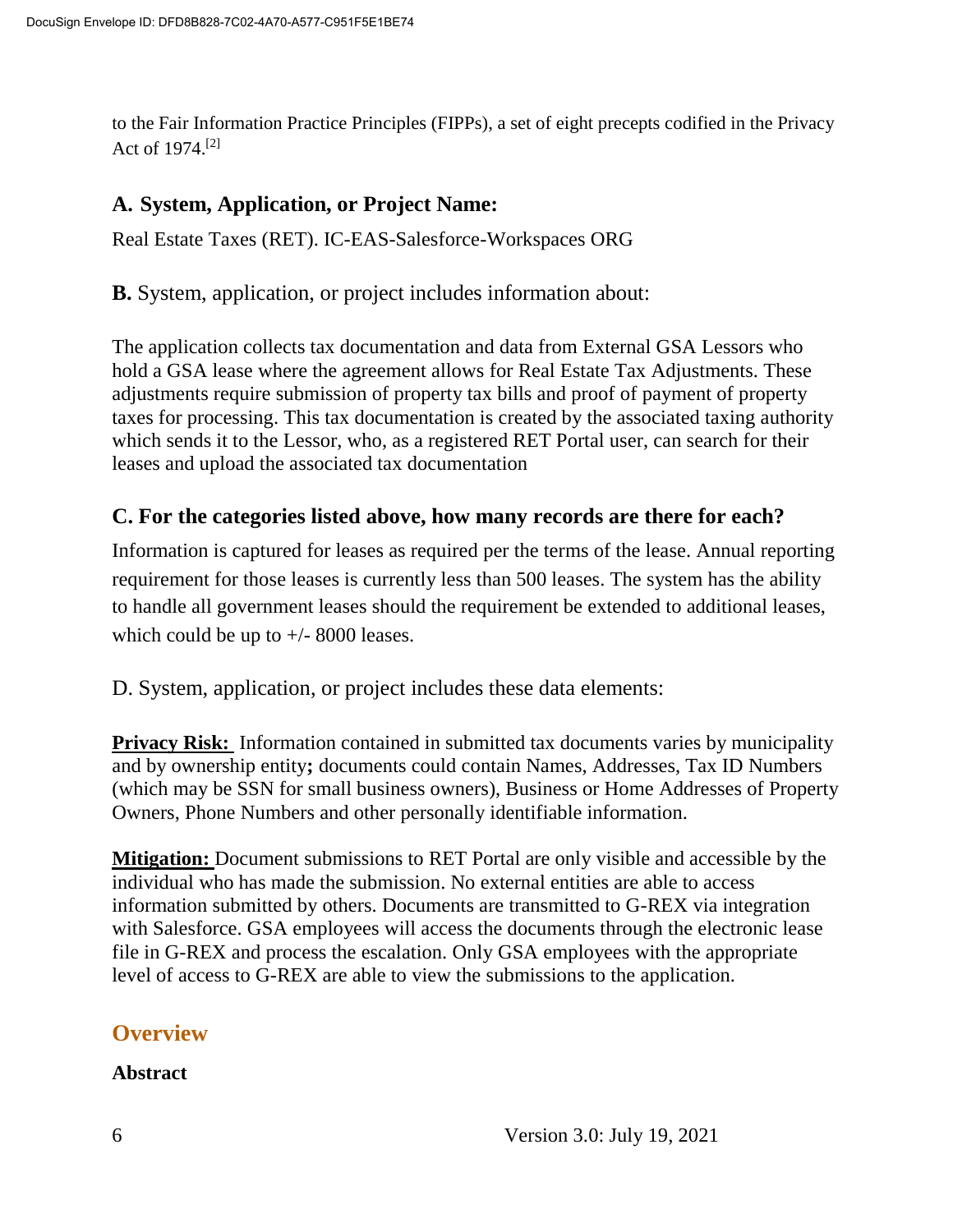GSA Office of Leasing is implementing a Real Estate Tax (RET) Portal on the Salesforce platform. This RET Portal allows for the electronic collection and efficient processing of real estate tax adjustments for GSA leased properties in accordance with GSA lease terms. GSA leased building owners will submit data and documentation relating to property taxes for buildings leased to GSA. Information contained in submitted tax documents varies by municipality and by ownership entity; documents could contain unstructured PII as noted above (section B).

#### **Overview**

GSA Office of Leasing and PB-ITS maintains the RET portal to reduce inefficiencies by automating the intake and routing of documents from lessors, tracking processing of adjustment, reducing administrative burden associated with managing documentation and improving the accuracy of tax calculations and reimbursements to the Lessors.

GSA Office of Leasing has implemented a Real Estate Tax (RET) Portal on the Salesforce platform. This RET Portal allows for the electronic collection and efficient processing of Real Estate Tax adjustments for GSA Leased properties in accordance with GSA lease terms. GSA Leased building owners submit data and documentation relating to property taxes for buildings leased to GSA. Information contained in submitted tax documents varies by municipality and by ownership entity; documents could contain PII but are not required to. To use the portal, Lessors must register. Registered users have the ability to search for their leases and to upload the associated tax documentation. Registered users only have access to their lease information and to the documentation that they submit.

RET uses Salesforce two-factor authentication as a security measure. A visual flow will be initiated once the user logs in by providing a valid username and password. This flow generates a 5 digit random code and emails it to the user. The user is presented with a screen to enter this 5 digit code to successfully authenticate and once authenticated the user is allowed to login to the community.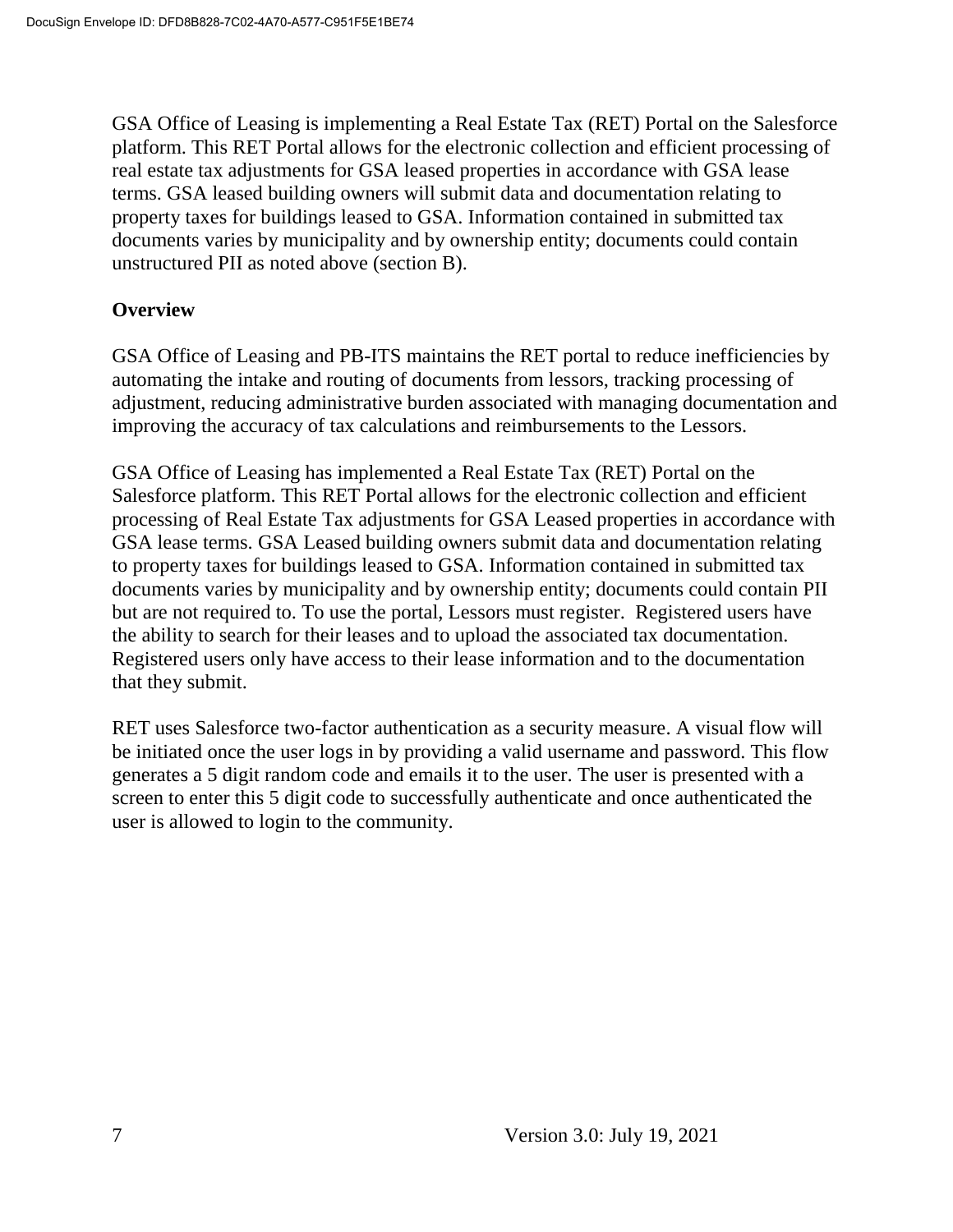Uploaded documentation is sent to GSA Real Estate Exchange (G-REX) via integration with the Salesforce application. When a user submits an RET case in Salesforce, a notification is sent from Salesforce to G-REX with information regarding the case and the documents that were submitted.

G-REX is the System of Record for Lease and Lease Project Documentation. GSA employees will access the documents through the electronic lease file in G-REX and process the escalation.

Information contained in submitted tax documents varies by municipality and by ownership entity; documents could contain Names, Addresses, Tax ID Numbers (which may be SSN for small business owners), Business or Home Addresses of Property Owners, Phone Numbers and other personally identifiable information. Submissions to RET Portal are only visible and accessible by the individual who has made the submission. No external entities are able to access information submitted by others. Documents are transmitted to G-REX via integration.

Only GSA employees with the appropriate level of access to G-REX are able to view the submissions to the application.

## **SECTION 1.0 PURPOSE OF COLLECTION**

*GSA states its purpose and legal authority before collecting PII.*

## **1.1 What legal authority and/or agreements allow GSA to collect, maintain, use, or disseminate the information?**

Pursuant to 40 U.S.C. 585 the General Services Administration Administrator has the authority to "enter into a lease agreement with a person, co-partnership, corporation, or other public or private entity for the accommodation of a federal agency in a building (or improvement) which is in existence or being erected by the lessor to accommodate the federal agency."

More than half of GSA Lease Agreements allow for Real Estate Tax Adjustments. To make such adjustments, GSA requires submission of property tax bills and proof of payment of property taxes for processing. The application does not require PII specifically; however, GSA recognizes that there may be PII may be contained within the submitted property tax documentation generated by the taxing authority.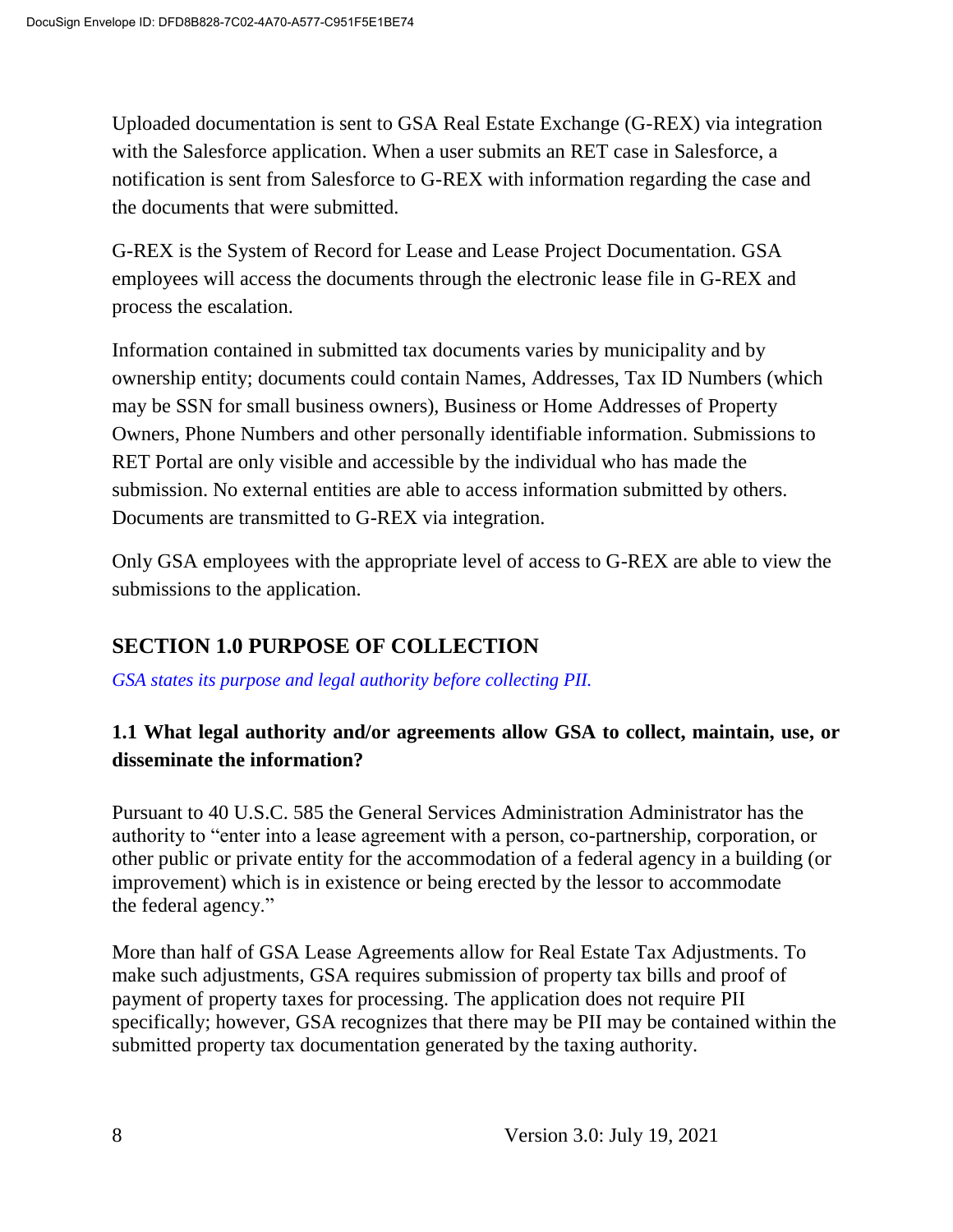#### **1.2 Is the information searchable by a personal identifier, for example a name or Social Security Number? If so, what System of Records Notice(s) apply/applies to the information?**

Information is only searchable by the individual that submitted the information to Salesforce. Not searchable by any PII fields. GREX is the system of record for data submitted via this application. eLease SORN, GSA/PBS-5 established G-REX as the System of Record for Lease Documentation. Documents submitted in the RET Portal are stored in G-REX.

## **1.3 Has an Information Collection Request (ICR) been submitted to or approved by the Office of Management and Budget (OMB)? If yes, provide the relevant names, OMB control numbers, and expiration dates.**

The information is not covered by the PRA.

### **1.4 Has a records retention schedule been approved by the National Archives and Records Administration (NARA)? Explain how long and for what reason the information is retained.**

Documents loaded into RET are considered "intermediary" to the ultimate location where these documents are stored; the leasing files themselves in GREX.

To that end, RET will store the documents under DAA-GRS-2017-0003-0002 (GRS 5.2/020) - "Intermediary Records" with a retention period based on whether a lease is active or closed (aka terminated, expired).

After a lease is closed, those documents stored in RET will be deleted 2 fiscal years following the lease close date. The official copy of those RET documents will be considered part of the Leasing File Records stored in GREX. (DAA-0121-2015-0001- 0015 (121.3/031) - "Leasing File Records."

Those Leasing File Records (with the RET-supplied documents) stored in GREX are retained for 12 fiscal years and destroyed unless there is a legal hold or business reason to hold up on that destruction.

### **SECTION 2.0 OPENNESS AND TRANSPARENCY**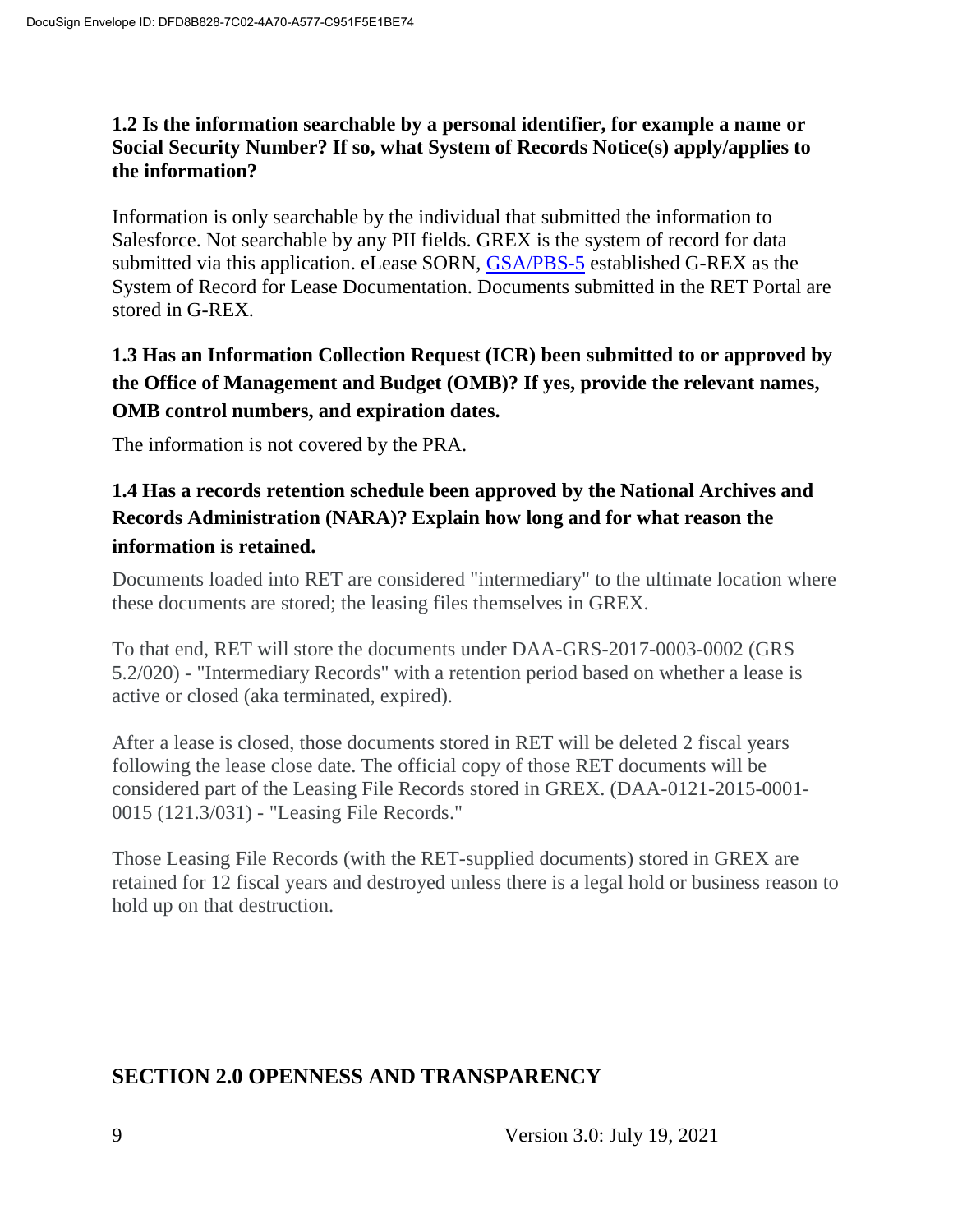*GSA is open and transparent. It notifies individuals of the PII it collects, maintains, uses or disseminates as well as how it protects and shares it. It provides straightforward ways for individuals to learn how GSA handles PII.*

### **2.1 Will individuals be given notice before the collection, maintenance, use or dissemination of personal information about themselves? If not, please explain.**

The application contains the following Privacy Act Notice, developed in consultation with the GSA Privacy Office:

"GSA collects and processes Real Estate Tax escalation documentation from individuals and businesses through this Real Estate Tax Portal (RET) pursuant to the terms of your GSA Lease Agreement and 40 U.S.C. Sec. 585.. GSA may use information you submit pursuant to its published Privacy Act system of records notice, GSA/PBS-5, eLease.

Use of RET is intended to expedite the processing of your Real Estate Tax Escalation request. Your use of RET is voluntary; however, if you do not submit the requested information via this electronic portal, a delay in processing your Real Estate Tax Adjustment may occur.

This is a gsa.gov website and is also subject to the **GSA Privacy and Security Notice.**"

## **SECTION 3.0 DATA MINIMIZATION**

*GSA limits PII collection only to what is needed to accomplish the stated purpose for its collection. GSA keeps PII only as long as needed to fulfill that purpose.*

3.1 Why is the collection and use of the PII necessary to the system, application, or project?

The information collected in the RET Portal is used solely to process Real Estate Tax Adjustments pursuant to GSA Lease terms with External Lessors. This documentation is collected to ensure proper accurate and timely payment of property taxes. Data collected is related to the document uploads made each year for a lease for easy identification purposes in the G-REX Application. Submission dates, tax years and associated system data will be used to effectively manage the efficiency of the Lease Contract Administration program (analyze processing time, utilization).

## **3.2 Will the system, application, or project create or aggregate new data about the individual? If so, how will this data be maintained and used?**

No aggregate data is created or used by or within this application.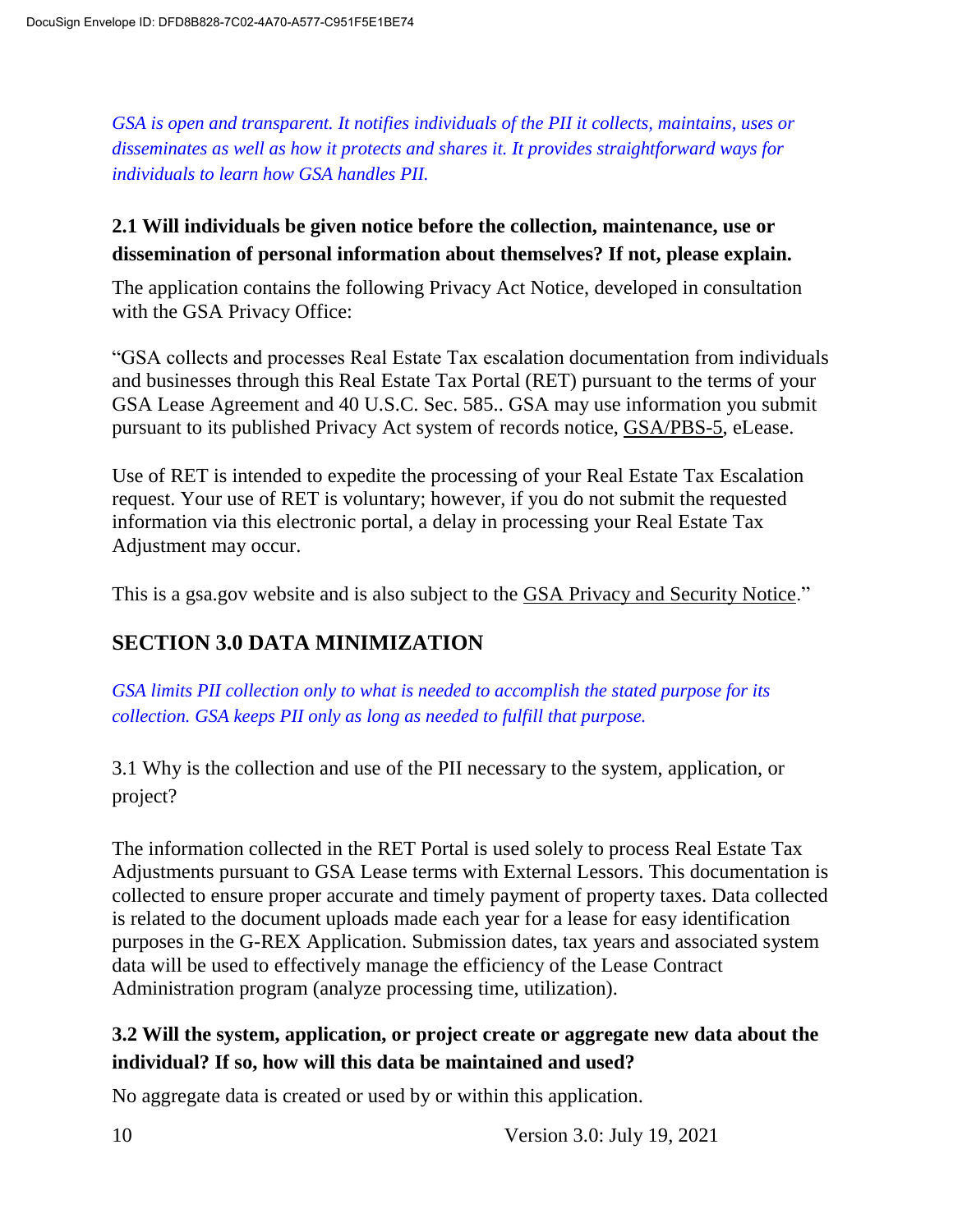## **3.3 What protections exist to protect the consolidated data and prevent unauthorized access?**

Access to the Salesforce Real Estate Tax Application is managed by a similar ticketing process. Access requests are submitted through the ServiceNow request form where they are routed to the application owner for approval. Upon approval, the user and related access permissions are provisioned. In the event that a user leaves GSA, their account is automatically disabled via sync with Active Directory. Access is restricted to Lessors with the requirement to submit property tax docs to GSA. For RET there will be no internal users. External submissions by lessors will flow through RET to G-REX. GSA employees' access to G-REX is governed by its own access policies.

External individuals register for the RET application through a public facing web page. Upon registration, they do not have access to any system data and will only be able to access data and documents that they themselves create. The user access is denied only if the user is not registered in advance. However, an external contact logging on has access to only submissions made from that log on account. There is no requirement for, or approval process for external user registration. Anyone with a valid email address (needed for the 2-factor authentication) can register. There is no risk there as submission of tax documents does not guarantee approval. Review and approval is a separate process.

#### **3.4 Will the system monitor the public, GSA employees, or contractors?**

Audit trails are kept within the RET database for all inserts, updates, and deletions of data. This information can be queried by personnel with access to the audit logs to investigate or reconstruct potential issues related to the system.

Role-based access is implemented in the system and each agency has a role assigned so that the users cannot see data which they do not have a business need to know.

Accesses by the different individuals are audited at the platform level of the application and can be researched in the event of a security or privacy incident. The O & M team reviewed the logs and reported any anomalies to business owners and ISSO. ISSO also performs monthly log review.

#### **3.5 What kinds of report(s) can be produced on individuals?**

No information can be derived from any reports as there are no reports created from this system regarding any individual or PII. Access to the Salesforce platform ORG is monitored as required by GSA policy and requirements for auditing noted within the system SSP.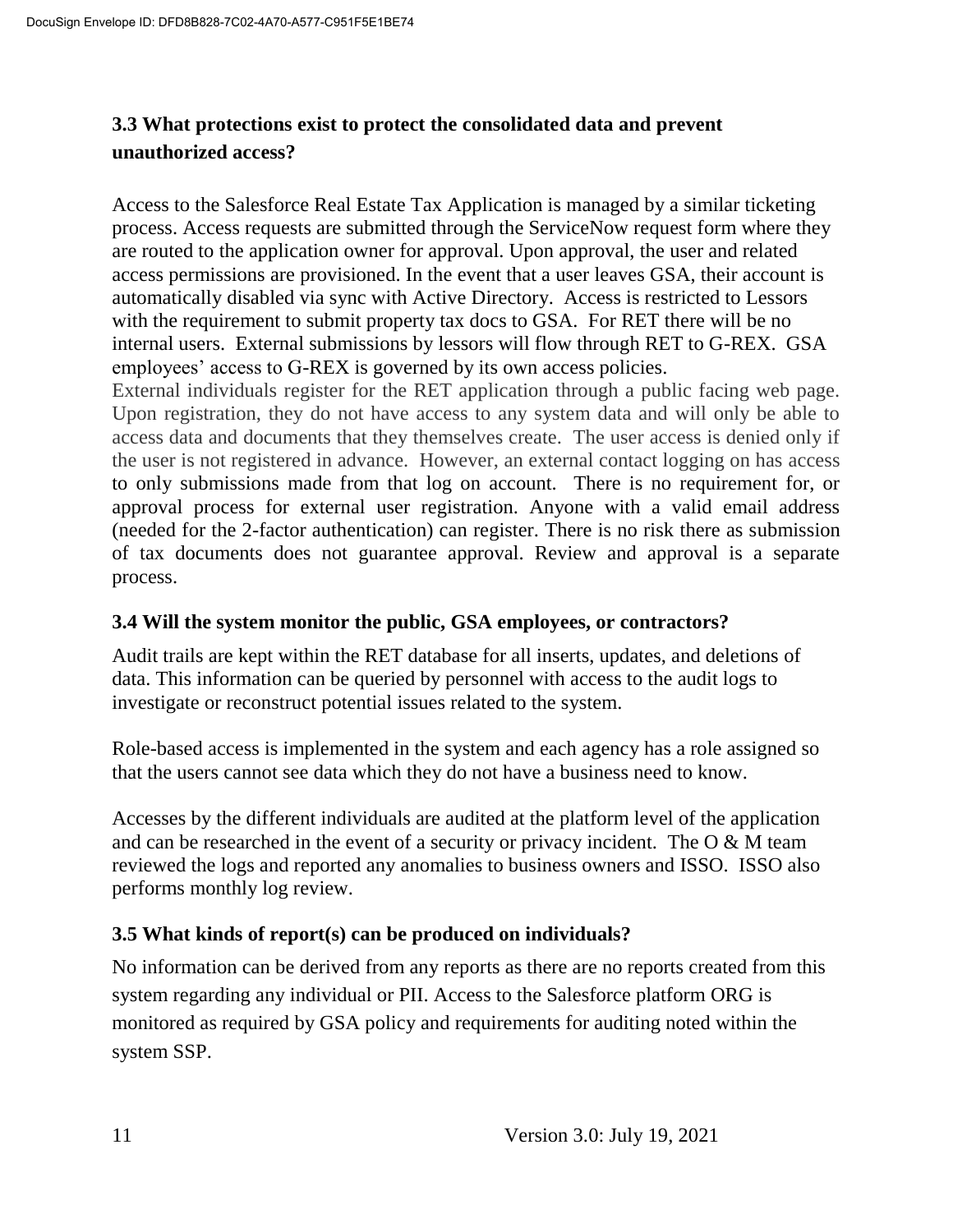**3.6 Will the data included in any report(s) be de-identified? If so, what process(es) will be used to aggregate or de-identify the data?**

Information is not included in any reports, so there is no process to de-identify any information.

### **SECTION 4.0 LIMITS ON USING AND SHARING INFORMATION**

*GSA publishes a notice about how it plans to use and share any PII it collects. GSA only shares PII in ways that are compatible with the notice or as stated in the Privacy Act.*

## **4.1 Is the information in the system, application, or project limited to only the information that is needed to carry out the purpose of the collection?**

Because the requirements vary by locality as noted, the system is limited as to what the lessee submits. Validation of information that has been submitted is performed via a document review in the G-REX system.

The application collects tax documentation and data from External GSA Lessors who hold a GSA lease. Data that is collected is associated with each document upload/submission (tax year, block and lot number, tax bill frequency, tax period start and end date, municipality). Information contained in submitted tax documents varies by municipality and by ownership entity**;** documents could contain Names, Addresses, Tax ID Numbers (which may be SSN for small business owners), Business or Home Addresses of Property Owners, Phone Numbers, cancelled checks with account numbers and other personally identifiable information.

## **4.2 Will GSA share any of the information with other individuals, federal and/or state agencies, or private-sector organizations? If so, how will GSA share the information?**

No

## **4.3 Is the information collected directly from the individual or is it taken from another source? If so, what is the other source(s)?**

All information is provided by the designated lessee, who is responsible for submitting required documentation.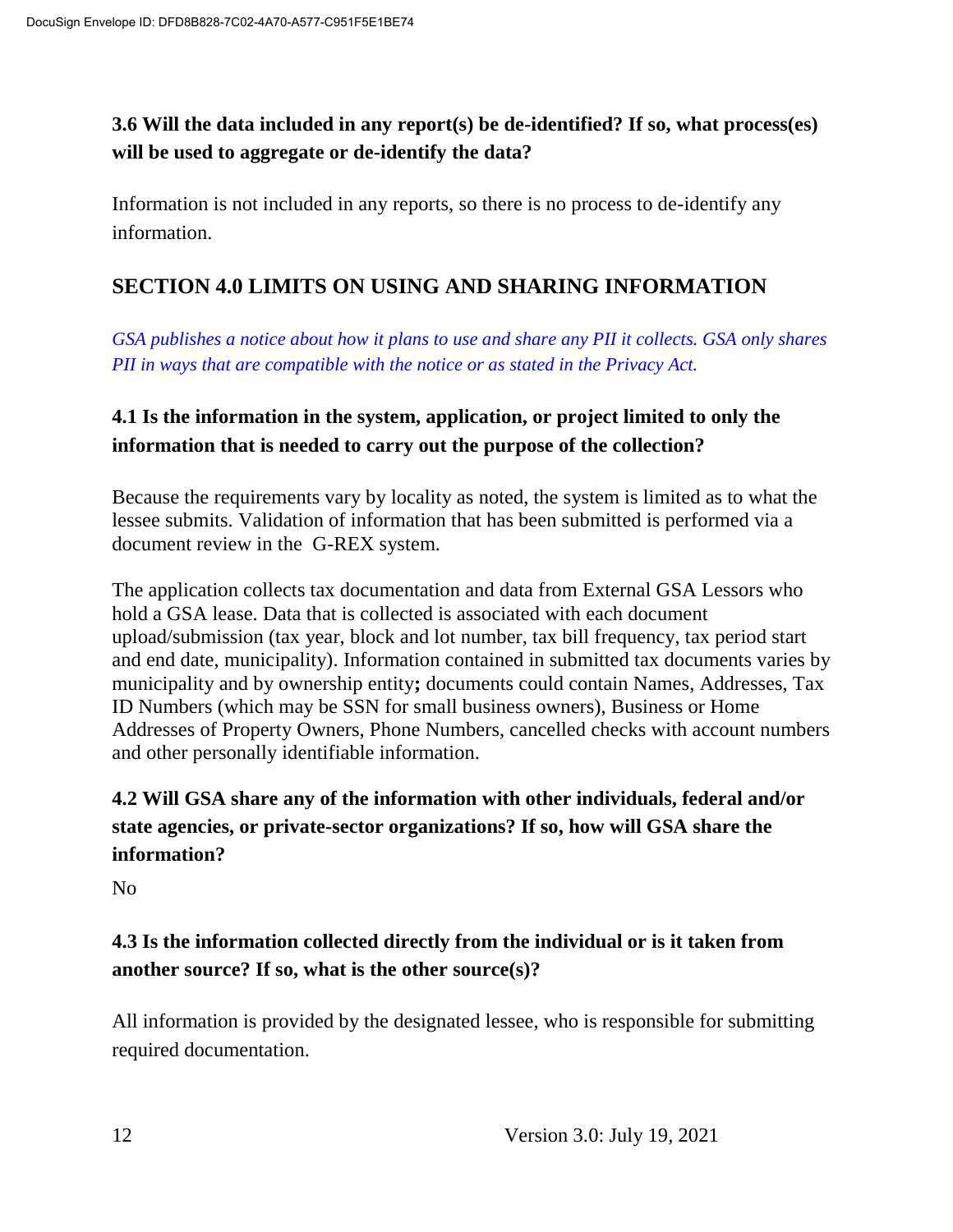## **4.4 Will the system, application, or project interact with other systems, applications, or projects, either within or outside of GSA? If so, who and how? Is a formal agreement(s) in place?**

Uploaded documentation is sent to GSA Real Estate Exchange (G-REX) via integration with the Salesforce application. The integration is a secure API connection using a system owner approved service account. As both systems belong to GSA PBS Office of Leasing there is no need for any MOU, agreement, etc.

## **SECTION 5.0 DATA QUALITY AND INTEGRITY**

*GSA makes reasonable efforts to ensure that all PII it maintains is accurate, relevant, timely, and complete.*

### **5.1 How will the information collected, maintained, used, or disseminated be verified for accuracy and completeness?**

The application does not check the accuracy of the information provided. The review occurs manually via a document review in G-REX. The application is not intended to check the data. It is a communication conduit with the Government. The nature of tax documentation and data is such that manual review is required.

## **SECTION 6.0 SECURITY**

*GSA protects PII from loss, unauthorized access or use, destruction, modification, or unintended or inappropriate disclosure.*

## **6.1 Who or what will have access to the data in the system, application, or project? What is the authorization process to gain access?**

Access to the Salesforce Real Estate Tax Application is managed by a similar ticketing process. Access requests are submitted through the ServiceNow request form where they are routed to the application owner for approval. Upon approval, the user and related access permissions are provisioned. In the event that a user leaves GSA, their account is automatically disabled via sync with Active Directory. Access is restricted to Lessors with the requirement to submit property tax docs to GSA. For RET there will be no internal users. External submissions by lessors will flow through RET to G-REX. GSA employees' access to G-REX is governed by its own access policies.

External individuals register for the RET application through a public facing web page.

13 Version 3.0: July 19, 2021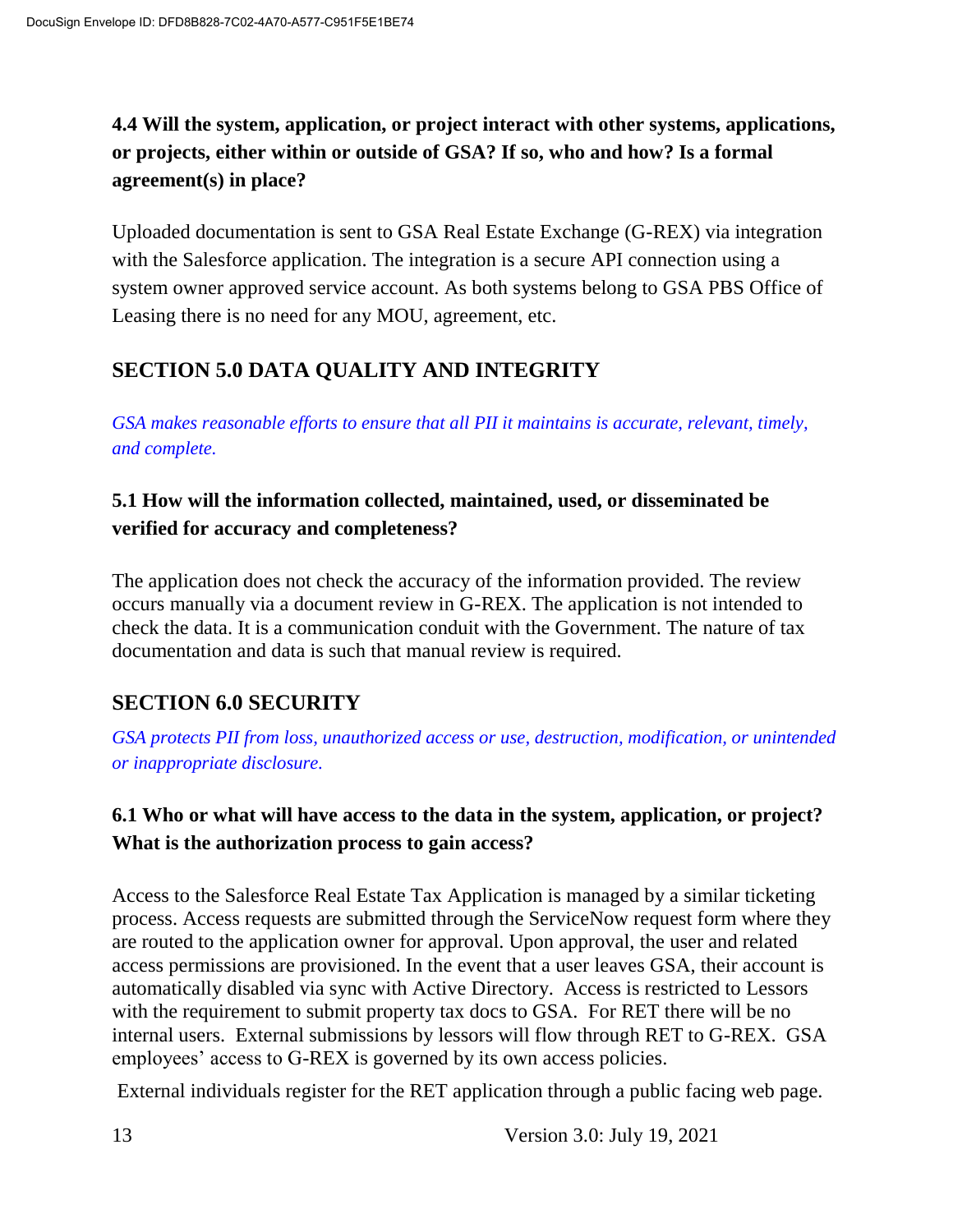Upon registration, they do not have access to any system data and will only be able to access data and documents that they themselves create. The user access is denied only if the user is not registered in advance. However, an external contact logging on has access to only submissions made from that log on account. There is no requirement for, or approval process for external user registration. Anyone with a valid email address (needed for the 2-factor authentication) can register. There is no risk there as submission of tax documents does not guarantee approval. Review and approval is a separate process. There is no restriction.

## **6.2 Has GSA completed a System Security Plan (SSP) for the information system(s) or application?**

Real Estate Taxe(RET)s Portal is a minor application within the Workspaces Org of GSA's Salesforce Implementation. Salesforce is a subcomponent of the Enterprise Applications Services(I-EAS) FISMA boundary. (I-EAS authorization expires October 21, 2023) Salesforce is a FedRAMP approved moderate level SaaS/PaaS. GSA's implementation is documented within the I-EAS SSP. The RET minor application has a minor application security package completed which documents the application as defined by the I-EAP SSP. RET interacts with the G-REX system which has an approved ATO (expiration May 5, 2023).

## **6.3 How will the system or application be secured from a physical, technical, and managerial perspective?**

As Salesforce is a cloud-based product, the minor application is protected by a multitiered security process. The cloud platform along with GSA's implementation of security controls provides a robust security profile. The data is protected by multiple access controls to the data, including login controls, profiles within the application and permission sets in the program. Program management has authority to grant access to the application at all application levels. All higher level system support staff are granted access based upon need to know/requirement based needs.

## **6.4 Are there mechanisms in place to identify and respond to suspected or confirmed security incidents and breaches of PII? If so, what are they?**

Intrusion systems at the agency level provide a layer of security monitoring. Access to the GSA WS ORG unit is reviewed on a weekly and monthly basis by the assigned security officer, application permission sets are annually reviewed by the application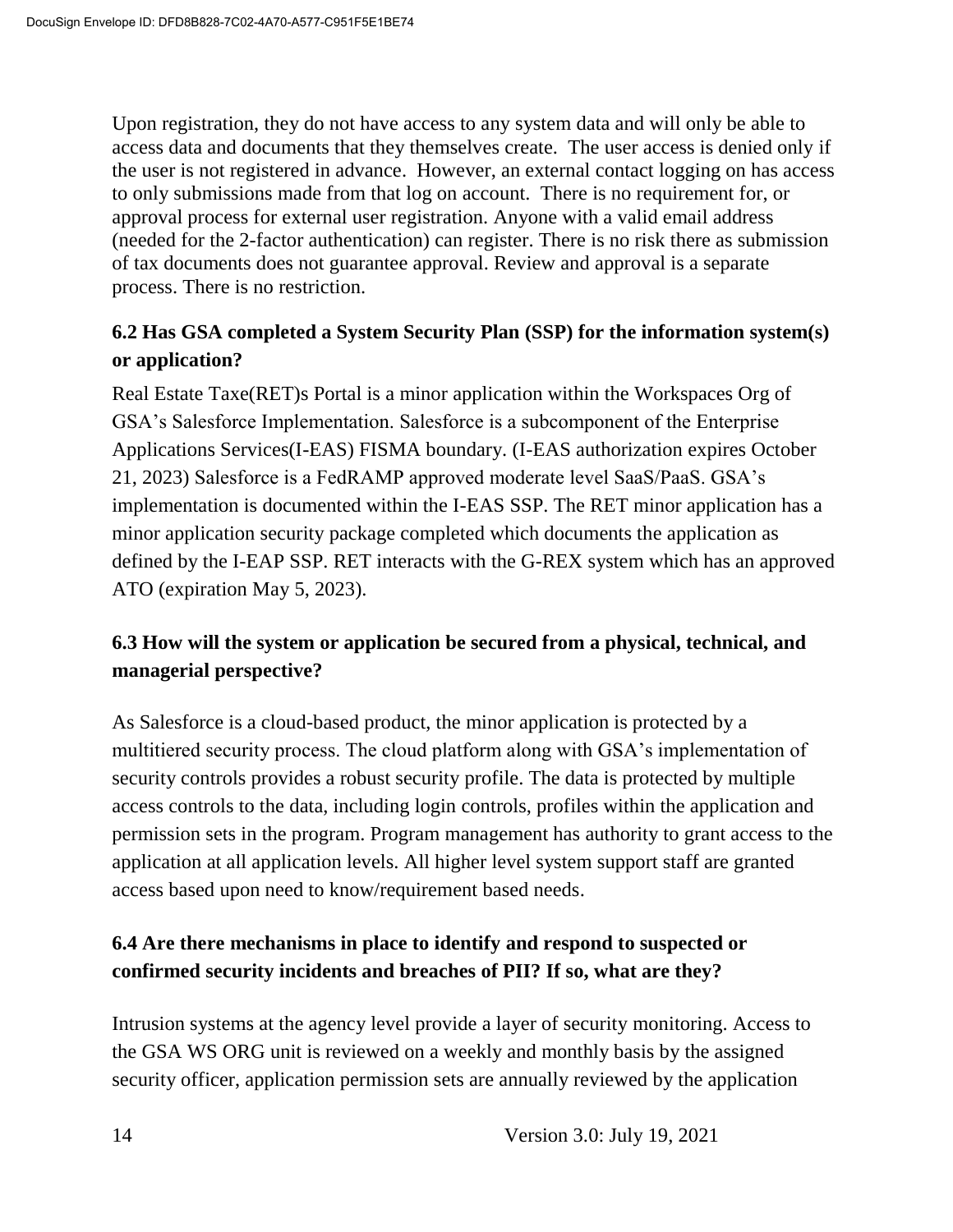owner. Upon notification of a breach, GSA has a fully developed incident reporting plan in place to review and mitigate any incidents.

## **SECTION 7.0 INDIVIDUAL PARTICIPATION**

*GSA provides individuals the ability to access their PII and to correct or amend it if it is inaccurate. If GSA exempts a system or program from access, amendment and other provisions of the Privacy Act, it notifies the public of that exemption.*

**7.1 What opportunities do individuals have to consent or decline to provide information? Can they opt-in or opt-out? If there are no opportunities to consent, decline, opt in, or opt out, please explain.**

See Privacy Act Notice within application.

The notice explicitly states the intended purpose for the collection of this information and its use in processing Real Estate Tax Adjustments in accordance with the Lease Contract. The notice informs the user of the potential for delay in processing for failing to submit documentation via this portal. Privacy notice is displayed at several places and across the community as a link in footer.

|  | If your lease is not listed in the table above, you can search for a lease and create a tax submission by clicking the |
|--|------------------------------------------------------------------------------------------------------------------------|
|  |                                                                                                                        |
|  | Create New Tax Submission                                                                                              |
|  |                                                                                                                        |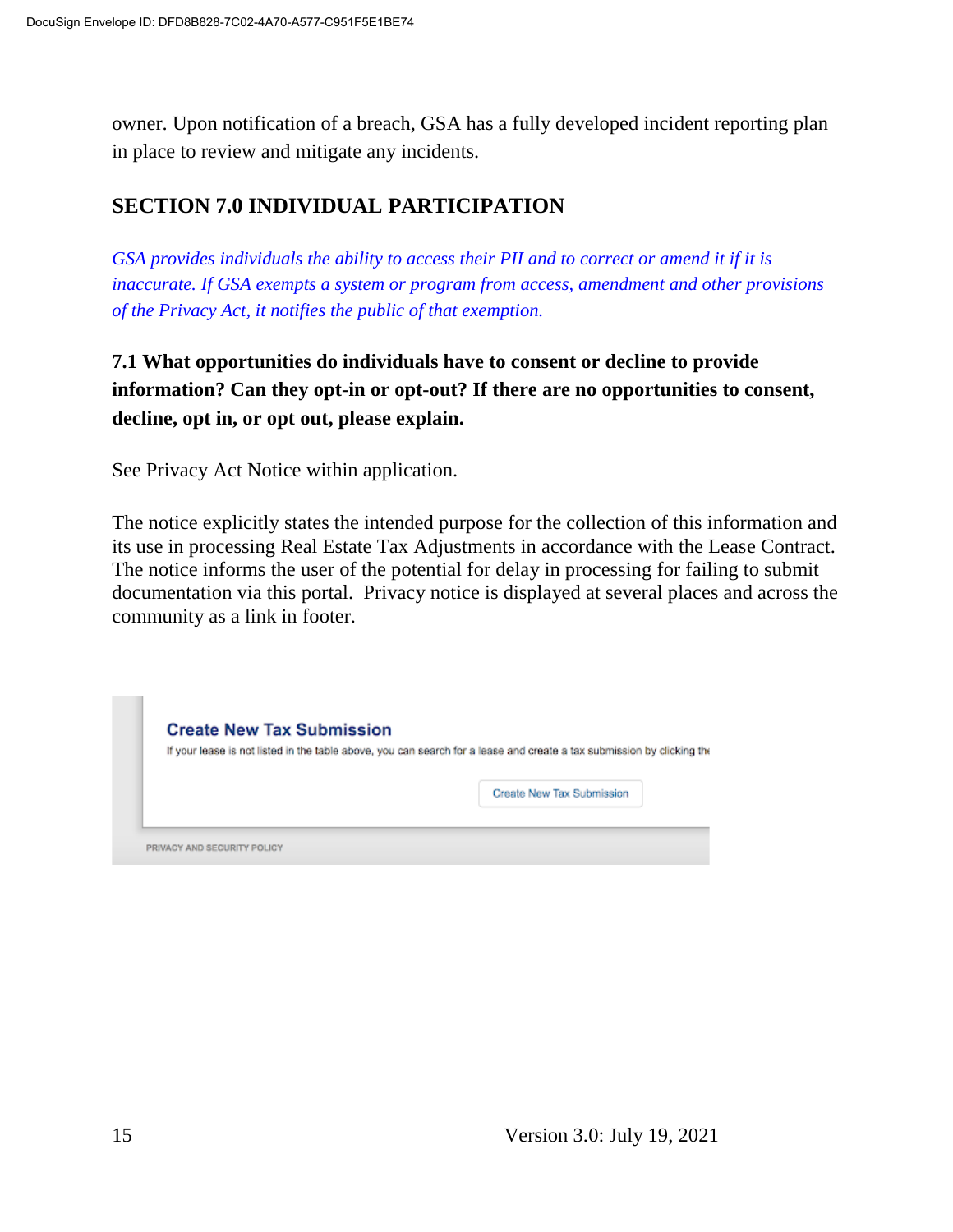| <b>Tax Tear</b>                                                                                                                                                                  | lax Period Start                                                                                                                                                                                                                                                                                                                                                                                                                                                                                                                              |
|----------------------------------------------------------------------------------------------------------------------------------------------------------------------------------|-----------------------------------------------------------------------------------------------------------------------------------------------------------------------------------------------------------------------------------------------------------------------------------------------------------------------------------------------------------------------------------------------------------------------------------------------------------------------------------------------------------------------------------------------|
|                                                                                                                                                                                  | ۰<br>٠                                                                                                                                                                                                                                                                                                                                                                                                                                                                                                                                        |
| Tax Bill Due Date *                                                                                                                                                              | Tax Period End *                                                                                                                                                                                                                                                                                                                                                                                                                                                                                                                              |
|                                                                                                                                                                                  | ٠<br>۰<br>۰<br>۰                                                                                                                                                                                                                                                                                                                                                                                                                                                                                                                              |
| Tax Authority (e.g. Municipal, County) *                                                                                                                                         | <b>Tax Block Number</b>                                                                                                                                                                                                                                                                                                                                                                                                                                                                                                                       |
|                                                                                                                                                                                  | Tax Lot Number                                                                                                                                                                                                                                                                                                                                                                                                                                                                                                                                |
|                                                                                                                                                                                  |                                                                                                                                                                                                                                                                                                                                                                                                                                                                                                                                               |
|                                                                                                                                                                                  |                                                                                                                                                                                                                                                                                                                                                                                                                                                                                                                                               |
| Privacy Act Notice                                                                                                                                                               |                                                                                                                                                                                                                                                                                                                                                                                                                                                                                                                                               |
|                                                                                                                                                                                  | GSA collects and processes Real Estate Tax escalation documentation from incividuals and businesses through this Real Estate Tax Portal (RET) pursuant to the terms of your GSA.<br>Lease Agreement and 40 U.S.C. Sec. 585., GSA may use information you submit pursuant to its published Privacy Act system of records notice, GSA/PBS-5, eLease.<br>Use of RET is intended to expedite the processing of your Real Estate Tax Escalation request. Your use of RET is voluntary, however, if you do not submit the requested information via |
| this electronic portal it may impact the processing of your Real Estate Tax Adjustment.<br>This is a gsa.gov website and is also subject to the GSA Privacy and Security Notice. |                                                                                                                                                                                                                                                                                                                                                                                                                                                                                                                                               |

#### **7.2 What procedures allow individuals to access their information?**

Requests from individuals for access to their records may also be addressed to the G-REX Program Manager. GSA rules for individuals requesting access to their records are published in 41 CFR part 105-64.

#### **7.3 Can individuals amend information about themselves? If so, how?**

Individuals may contest their records' contents and appeal determinations according to GSA rules published in 41 CFR part 105-64.

The Privacy Act Statement within the application includes a reference to the SORN which notifies individuals about the procedures for correcting information.

#### **SECTION 8.0 AWARENESS AND TRAINING**

*GSA trains its personnel to handle and protect PII properly.*

### **8.1 Describe what privacy training is provided to users, either generally or specifically relevant to the system, application, or project.**

All Federal Government employees and contractors receive annual general security awareness and privacy training. This is relevant to how the application records are handled and users will understand the importance of protecting the records and documents stored in the system. None of the Salesforce applications encrypt documents